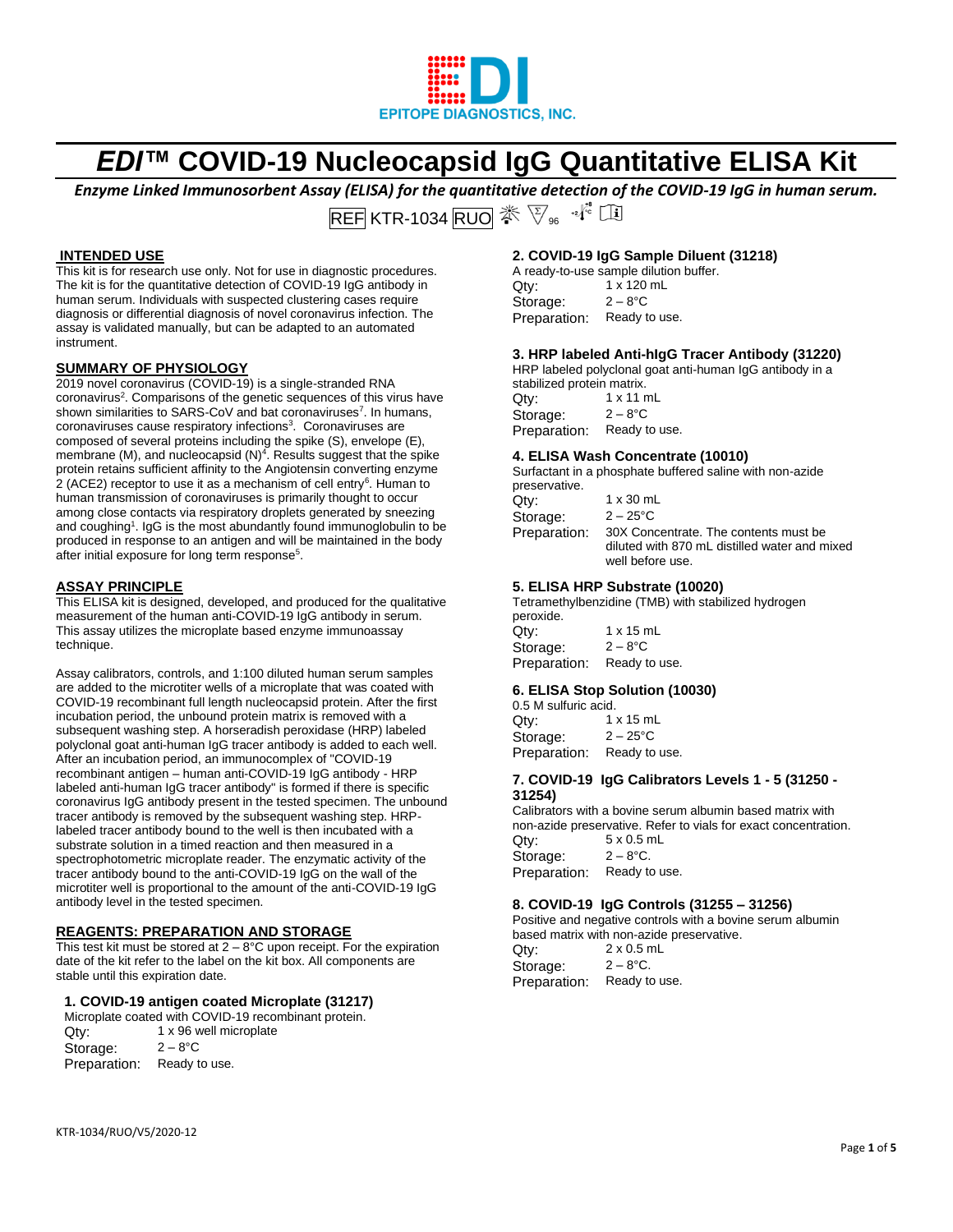# **SAFETY PRECAUTIONS**

The reagents are for research use only. Source material which contains reagents of bovine serum albumin was derived in the contiguous 48 United States. It was obtained only from healthy donor animals maintained under veterinary supervision and found free of contagious diseases. Wear gloves while performing this assay and handle these reagents as if they were potentially infectious. Avoid contact with reagents containing hydrogen peroxide, or sulfuric acid. Do not get in eyes, on skin, or on clothing. Do not ingest or inhale fumes. On contact, flush with copious amounts of water for at least 15 minutes. Use Good Laboratory Practices.

## **MATERIALS REQUIRED BUT NOT PROVIDED**

- 1. Precision single channel pipettes capable of delivering 10 µL, 25 µL, 100 µL, and 1000 µL, etc.
- 
- 2. Repeating dispenser suitable for delivering 100 µL.<br>3. Disposable pipette tips suitable for above volume d Disposable pipette tips suitable for above volume dispensing.
- 4. Disposable 12 x 75 mm or 13 x 100 glass tubes.
- 5. Disposable plastic 1000 mL bottle with caps.
- 6. Aluminum foil.<br>7 Deionized or c
- Deionized or distilled water.
- 8. Plastic microtiter well cover or polyethylene film.
- 9. ELISA multichannel wash bottle or automatic (semi-automatic) washing system.
- 10. Spectrophotometric microplate reader capable of reading absorbance at 450 nm.

## **SAMPLE COLLECTION & STORAGE**

Only 10 μL of human serum is required for measurement in duplicate. Samples should only be used on the same day. Severe hemolytic samples should not be used.

## **ASSAY PROCEDURE**

#### **1. Reagent Preparation**

- 1. Prior to use, allow all reagents to come to room temperature. Reagents from different kit lot numbers should not be combined or interchanged.
- 2. ELISA Wash Concentrate (10010) must be diluted to working solution prior to use. Please see REAGENTS section for details.

## **2. Sample Preparation**

- 1. Dilute serum sample by a **1:100** dilution ratio with the COVID-19 IgG Sample Diluent (31218). For each 10 μL of sample, 1000 μL of COVID-19 IgG Sample Diluent (31218) is needed.
- 2. Mix well prior to performing the assay.

## **3. Assay Procedure**

- 1. Place a sufficient number of microwell strips (31217) in a holder to run the calibrators (31250 - 31254), controls (31255, 31256), and samples in duplicate.
- 2. Test Configuration

| Row | Strip 1            | Strip 2            | Strip 3             |
|-----|--------------------|--------------------|---------------------|
|     |                    |                    |                     |
| A   | Calibrator Level 1 | Calibrator Level 5 | SAMPLE <sub>2</sub> |
| в   | Calibrator Level 1 | Calibrator Level 5 | SAMPLE <sub>2</sub> |
| C   | Calibrator Level 2 | Control 1          | SAMPLE 3            |
| D   | Calibrator Level 2 | Control 1          | SAMPLE 3            |
| Е   | Calibrator Level 3 | Control 2          | SAMPLE 4            |
| F   | Calibrator Level 3 | Control 2          | SAMPLE 4            |
| G   | Calibrator Level 4 | SAMPLE 1           | SAMPLE 5            |
| н   | Calibrator Level 4 | SAMPLE 1           | SAMPLE 5            |

- 3. Add **20 µL** of calibrators (31250 31254), controls (31255, 31256), and 1:100 diluted samples into the designated microwells.
- 4. Add **100 µL** of sample diluent into each microwell.
- 5. Mix gently and cover the plate with one plate sealer and aluminum foil. Incubate at **room temperature (20-25 ºC)** for **30 minutes.**
- 6. Remove the plate sealer. Aspirate the contents of each well. Wash each well **5 times** by dispensing **350 µL** of diluted wash solution (10010) into each well, and then completely aspirate the contents. Alternatively, an automated microplate washer can be used.
- 7. Add **100 µL** of the HRP labeled Anti-hIgG Tracer Antibody (31220) into the microwells.
- 8. Mix gently and cover the plate with one plate sealer and aluminum foil. Incubate at **room temperature (20-25 ºC)** for **30 minutes.**
- 9. Remove the plate sealer. Aspirate the contents of each well. Wash each well **5 times** by dispensing **350 µL** of diluted wash solution (10010) into each well, and then completely aspirate the contents. Alternatively, an automated microplate washer can be used.
- 10. Add **100 µL** of the substrate (10020) into the microwells.
- 11. Mix gently and cover the plate with aluminum foil. Incubate at **room temperature (20-25 ºC)** for **20 minutes.**
- 12. Remove the aluminum foil and add **100 µL** of stop solution (10030) into each of the microwells. Mix by gently by tapping the plate.
- 13. Read the absorbance at **450 nm** within **10 minutes** with a microplate reader.

## **PROCEDURAL NOTES**

- 1. It is recommended that all samples be assayed in duplicate. The average absorbance reading of each duplicate should be used for data reduction and the calculation of results.
- 2. Keep light-sensitive reagents in the original bottles and avoid unnecessary exposure to the light.
- 3. Store any unused antibody-coated strips in the foil Ziploc bag with desiccant to protect from moisture.
- 4. Careful technique and use of properly calibrated pipetting devices are necessary to ensure reproducibility of the test.
- 5. Incubation times or temperatures other than those stated in this insert may affect the results.
- 6. Avoid air bubbles in the microwell as this could result in lower binding efficiency and higher CV% of duplicate reading.
- 7. All reagents should be mixed gently and thoroughly prior to use. Avoid foaming.

## **QUALITY CONTROL**

To assure the validity of the results each assay should include adequate controls with known COVID-19 IgG levels. We also recommend that all assays include the laboratory's own controls in addition to those provided with this kit.

## **INTERPRETION OF RESULTS**

- 1. Calculate the average absorbance for each pair of duplicate test results.
- 2. The calibration curve is generated by the corrected absorbance of all calibrator levels on the ordinate against the calibrator concentration on the abscissa using point-to-point or log-log paper. Appropriate computer assisted data reduction programs may also be used for the calculation of results.
- 3. It is recommended to use following curve fits: (1) Point-to-Point, or (2) 4-Parameter or (3) CubicSpline.
- 4. The COVID-19 IgG concentrations for the controls and patient samples are read directly from the calibration curve using their respective corrected absorbance.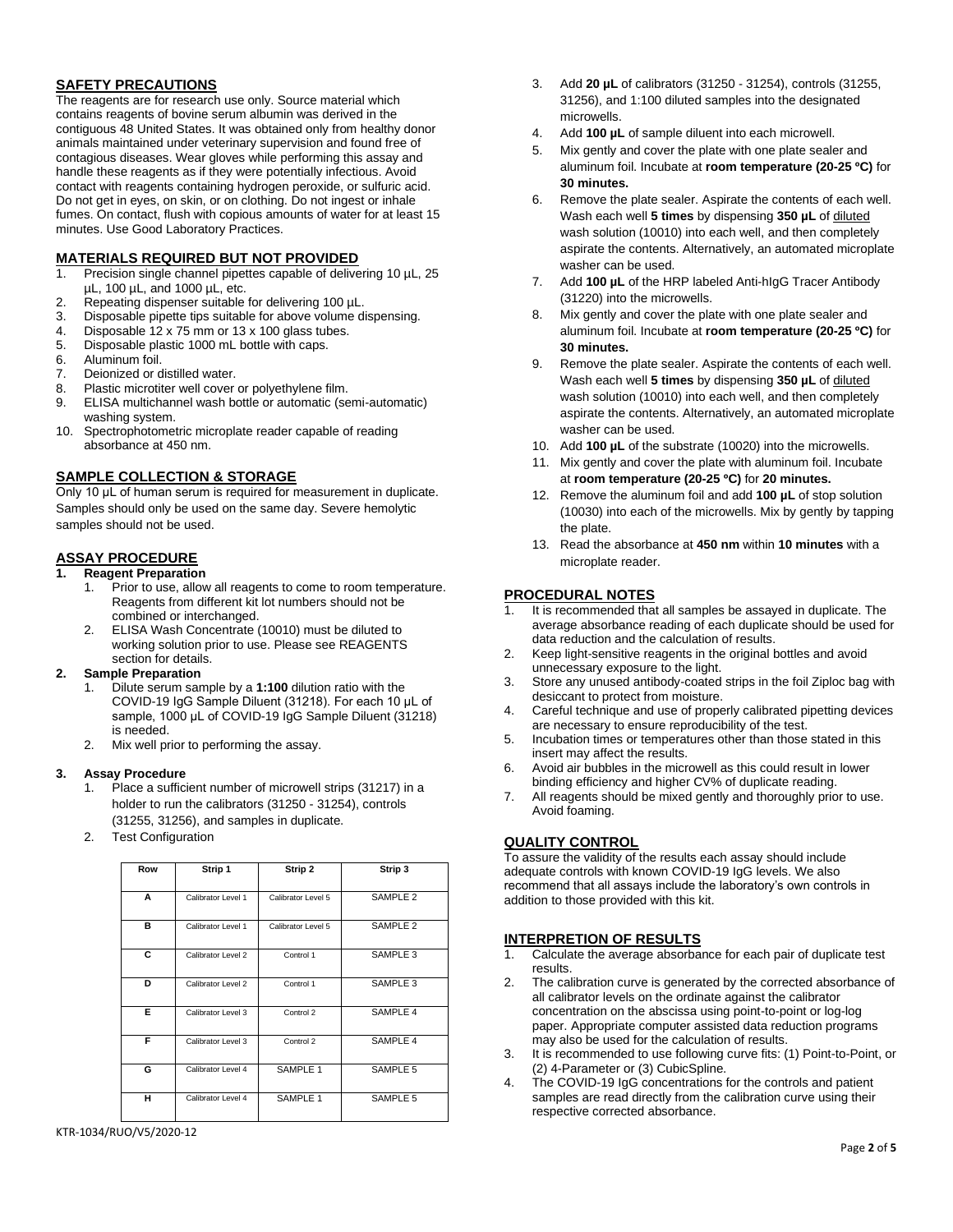## **LIMITATIONS OF THE PROCEDURE**

- 1. This kit is for research use only. Not for use in diagnostic procedures.
- 2. Since there is no Gold Standard concentration available for COVID-19 IgG measurement, the values of the assay calibrators were established by diluting a highly purified human COVID-19 IgG in a protein matrix.
- 3. In the first week of the onset of the infection with the novel coronavirus (COVID-19), results may be negative for IgG. In addition, low immunity or diseases that affect immune function, important systemic organ failure, or use of drugs that suppress immune functions are conditions that may contribute to negative results of new coronavirus IgG. Previous infection of SARS or other coronavirus strains may cause light IgG positive results due to similarity to other strains.
- 4. Bacterial or fungal contamination of serum specimens or reagents, or cross-contamination between reagents may cause erroneous results.
- 5. Water deionized with polyester resins may inactivate the horseradish peroxidase enzyme.

## **EXPECTED VALUES**

One hundred and thirty-one donor serum samples from December 2019 were collected and tested. The range of COVID-19 IgG was from 0.2 U/mL to 25.3 U/mL. The average concentration is 3.9 U/mL with a median at 3.1 U/mL and a standard deviation at 3.1 U/mL. The manufacturer recommended P97.5 positive cut-off level is **10 U/mL**. If maximum clinical specificity is desired, the  $P_{99}$  positive cut-off level at 20 U/mL can be used.

It is highly recommended that each laboratory should establish their own normal range for COVID-19 IgG based on local populations.

# **EXAMPLE DATA**

This ELISA calculates the concentration values of the samples and the controls by a calibration curve (fitting method: four parameters or pointto-point) and the measured absorbance. The following is a typical calibration curve,

*Note: This curve should not be used in lieu of calibrator curve run with each assay.*

|                     | Reading Absorbance (450 nm)                                          |       |        |  |  |
|---------------------|----------------------------------------------------------------------|-------|--------|--|--|
| <b>Microwell ID</b> | $\overline{OD}$<br>Concentration<br>Average OD<br>Readings<br>(U/mL) |       |        |  |  |
| Calibrator Level 1: | 0.074                                                                | 0.072 |        |  |  |
| $0$ U/mL            | 0.070                                                                |       |        |  |  |
| Calibrator Level 2: | 0.474                                                                | 0.469 |        |  |  |
| 6.9 U/mL            | 0.464                                                                |       |        |  |  |
| Calibrator Level 3: | 1.030                                                                |       |        |  |  |
| 26.3 U/mL           | 1.028                                                                | 1.029 |        |  |  |
| Calibrator Level 4: | 1.485                                                                |       |        |  |  |
| 100 U/mL            | 1.410                                                                | 1.447 |        |  |  |
| Calibrator Level 5: | 2.008                                                                |       |        |  |  |
| 200 U/mL            | 1.976                                                                | 1.992 |        |  |  |
| Control 1           | 0.720                                                                |       | 16.188 |  |  |
|                     | 0.754                                                                | 0.737 |        |  |  |
|                     | 1.323                                                                |       |        |  |  |
| Control 2           | 1.253                                                                | 1.288 | 71.893 |  |  |

## **PERFORMANCE CHARACTERISTICS**

## **Reactivity/Inclusivity**

Although mutations in the SARS-CoV-2 genome have been identified as the virus has spread, no serologically unique strains have been

KTR-1034/RUO/V5/2020-12

described relative to the originally isolated virus. It is critical to note that this research is exceptionally limited at present.

## **Limit of Detection**

The limit of detection (LoD) was determined by 14 replicates of both zero standard and level 2 standard, which is to be 0.17 U/mL.

## **Linearity**

Linearity was determined by the duplicate determination of a clinical positive serum sample with a serial dilution using assay buffer.

| <b>Well ID</b> | Average<br>Concentration<br>(U/mL) | <b>Theoretical</b><br><b>Concentration</b><br>(U/mL) | Linear<br>Recovery<br>(%) | R <sup>2</sup> |
|----------------|------------------------------------|------------------------------------------------------|---------------------------|----------------|
| Original       | 66.96                              | 66.96                                                |                           |                |
| 1:2            | 32.30                              | 33.48                                                | 96.5%                     |                |
| 1:4            | 16.03                              | 16.74                                                | 95.6%                     | 0.999          |
| 1:8            | 7.19                               | 8.37                                                 | 86.0%                     |                |
| 1:16           | 3.34                               | 4.18                                                 | 79.8%                     |                |

## **Intra-assay Precision**

The intra-assay precision was determined by the measurement of three serum samples in eight replicates. The results are summarized below with satisfactory precision.

| Well ID  | Average<br>Concentration<br>(U/mL) | SD   | CV (%) |
|----------|------------------------------------|------|--------|
| Sample 1 | 10.38                              | 0.52 | 5.0%   |
| Sample 2 | 21.93                              | 0.66 | 3.0%   |
| Sample 3 | 66.96                              | 4.53 | 6.8%   |

## **Inter-assay Precision**

The inter-assay precision was determined by the measurement of the assay controls in three replicates over twelve runs of the assay. The results are summarized below with satisfactory precision.

| Well ID   | Average<br><b>Concentration</b><br>(U/mL) | SD    | CV (%) |
|-----------|-------------------------------------------|-------|--------|
| Control 1 | 17.9                                      | 1.223 | 6.8%   |
| Control 2 | 71.1                                      | 6.535 | 9.2%   |

## **Interference**

Interference was determined by spiking two different concentrations of interferents into negative and positive samples and testing in duplicate. The interpretation of results did not change after spiking materials into the sample.

| Interferent | Well ID  | Concentration<br>(U/mL) | Interpretation<br>of Results | <b>Bias</b><br>(%)       |
|-------------|----------|-------------------------|------------------------------|--------------------------|
|             | Sample 1 | 5.53                    |                              |                          |
|             | $+100$   | 5.22                    |                              | $-5.6%$                  |
|             | mg/dL Hb |                         |                              |                          |
|             | $+200$   | 5.85                    | ۰                            | 5.8%                     |
| Hemoglobin  | mg/dL Hb |                         |                              |                          |
|             | Sample 2 | 53.67                   | $\ddot{}$                    | $\blacksquare$           |
|             | $+100$   | 57.55                   | $\ddot{}$                    | 7.2%                     |
|             | mg/dL Hb |                         |                              |                          |
|             | $+200$   | 50.88                   | $\ddot{}$                    | $-5.2%$                  |
|             | mg/dL Hb |                         |                              |                          |
|             | Sample 3 | 4.29                    | $\overline{\phantom{m}}$     | $\overline{\phantom{0}}$ |
|             | $+100$   | 4.34                    |                              | 1.2%                     |
|             | mg/dL    |                         |                              |                          |
|             | Lipid    |                         |                              |                          |
|             | $+200$   | 3.85                    |                              | $-10.3%$                 |
|             | mg/dL    |                         |                              |                          |
| Lipid       | Lipid    |                         |                              |                          |
|             | Sample 4 | 21.00                   | +                            | ٠                        |
|             | $+100$   | 18.25                   | $+$                          | $-13.1%$                 |
|             | mg/dL    |                         |                              |                          |
|             | Lipid    |                         |                              |                          |
|             | $+200$   | 22.22                   | $\ddot{}$                    | 5.8%                     |
|             | mg/dL    |                         |                              |                          |
|             | Lipid    |                         |                              |                          |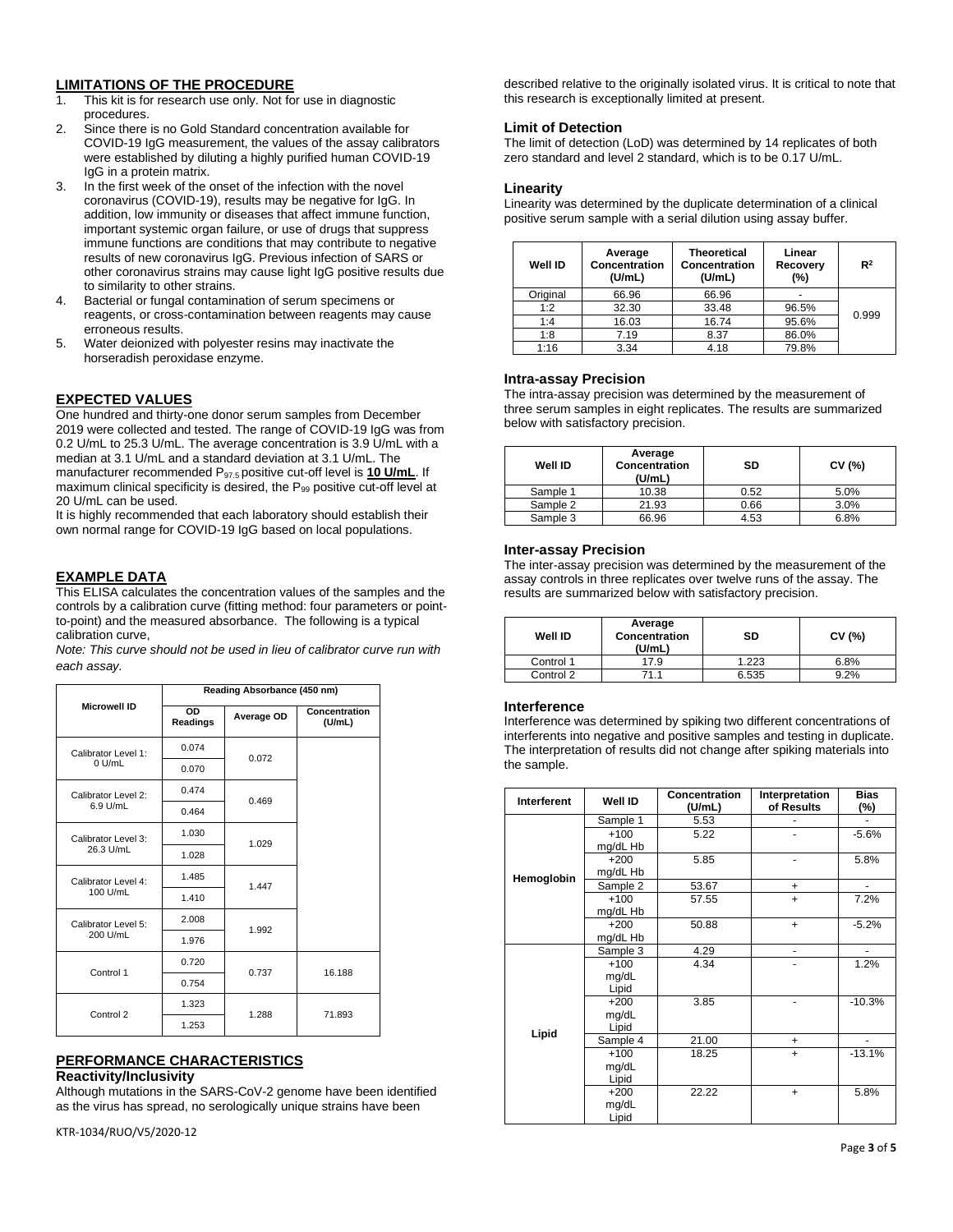|                  | Sample 5  | 4.29  |           |          |
|------------------|-----------|-------|-----------|----------|
|                  | $+100$    | 4.15  |           | $-3.3%$  |
|                  | mg/dL     |       |           |          |
|                  | Bilirubin |       |           |          |
|                  | $+200$    | 3.97  |           | $-7.5%$  |
|                  | mg/dL     |       |           |          |
| <b>Bilirubin</b> | Bilirubin |       |           |          |
|                  | Sample 6  | 21.00 | +         |          |
|                  | $+100$    | 21.26 | $+$       | 1.3%     |
|                  | mg/dL     |       |           |          |
|                  | Bilirubin |       |           |          |
|                  | $+200$    | 23.37 | $+$       | 11.3%    |
|                  | mg/dL     |       |           |          |
|                  | Bilirubin |       |           |          |
|                  | Sample 7  | 4.29  | ۰         | ٠        |
|                  | $+100$    | 3.71  |           | $-13.5%$ |
|                  | mg/dL     |       |           |          |
|                  | Protein   |       |           |          |
|                  | $+200$    | 4.57  |           | 6.6%     |
|                  | mg/dL     |       |           |          |
| Protein          | Protein   |       |           |          |
|                  | Sample 8  | 21.00 | +         |          |
|                  | $+100$    | 18.03 | $\ddot{}$ | $-14.1%$ |
|                  | mg/dL     |       |           |          |
|                  | Protein   |       |           |          |
|                  | $+200$    | 22.57 | $+$       | 7.5%     |
|                  | mg/dL     |       |           |          |
|                  | Protein   |       |           |          |

## **Cross-Reactivity**

A large number of known negative samples (300 unique samples collected in the US prior to December 2019) were tested from a population with a high prevalence of infection with, and/or vaccinated against, the following viruses:

| anti-influenza A (IgG and IgM)                 |
|------------------------------------------------|
| anti-influenza B (IgG and IgM)                 |
| anti-HCV (IqG and IqM)                         |
| anti-HBV (IqG and IqM)                         |
| anti-Haemophilus influenzae (IqG and IqM)      |
| anti-229E (alpha coronavirus)                  |
| anti-NL63 (alpha coronavirus)                  |
| anti-OC43 (beta coronavirus)                   |
| anti-HKU1 (beta coronavirus)                   |
| ANA                                            |
| anti-respiratory syncytial virus (IgG and IgM) |
| anti-HIV                                       |

A specificity of 98.3% was observed. Cross-reactivity testing for the above listed viruses is not expected.

Confirmed Disease state samples were tested in the kit in duplicate. The viruses tested are as follows:

| <b>Virus</b>                            | Confirmation<br><b>Test</b> | Sample<br>ID   | Concentration<br>(U/mL) | Interpretation<br>of Results |
|-----------------------------------------|-----------------------------|----------------|-------------------------|------------------------------|
|                                         |                             |                | 5.9                     |                              |
| Respiratory<br>Syncytial<br>Virus (IgG) | EIA.<br>Viron/Serion        | $\overline{2}$ | 8.3                     |                              |
|                                         |                             | 3              | 3.6                     |                              |
|                                         |                             | 4              | 7.8                     |                              |
|                                         |                             | 5              | 6.0                     |                              |
| Influenza A<br>(lgG)                    | Viron/Serion                | 1              | 3.8                     |                              |
| Influenza B<br>(lgG)                    | Viron/Serion                | 1              | 4.4                     |                              |
| <b>HIV</b>                              |                             | 1              | 2.8                     |                              |
| <b>Hepatitis B</b>                      | Siemens                     | 1              | 4.8                     |                              |
| Virus                                   |                             | $\overline{2}$ | 2.7                     |                              |
|                                         |                             | 3              | 2.3                     | -                            |
|                                         |                             | 4              | 6.2                     |                              |
|                                         |                             | 5              | 2.9                     |                              |

This kit has not been tested against MERS-CoV or SARS-CoV strains.

## **Class Specificity**

This experiment was intended to differentiate between the IgG and IgM immunoglobulins. Five PCR confirmed COVID-19 patient serum samples were tested in duplicate in qualitative COVID-19 ELISA kits manufactured by Epitope Diagnostics, Inc. (KT-1032 EDI™ Novel Coronavirus COVID-19 IgG, KT-1033 EDI™ Novel Coronavirus COVID-19 IgM). Samples were found to be originally positive for both IgG and IgM. Further testing conducted on these natural samples presented positive results in the EDI™ COVID-19 Nucleocapsid IgG Quantitative ELISA Kit. Protein A/ProSep A gel was then used to remove the total IgG and the treated samples were tested. The results confirm the treated samples to be positive for IgM, but negative in the EDI™ COVID-19 Nucleocapsid IgG Quantitative ELISA Kit. The results demonstrate that this EDI™ COVID-19 Nucleocapsid IgG Quantitative ELISA Kit exclusively detects the IgG subtype and establishes antibody class specificity for IgG. The results are as follows:

| Sample ID | Replicate      | Concentration<br>(Natural, NO<br>Treatment | Result<br>(Natural,<br><b>NO</b><br>Treatment) | Result<br>Agreement | Concentration<br>(With<br>Treatment) | Result<br><b>With</b><br>Treatment) | Expected<br>Result<br>(With<br>Treatment | Result<br>Agreement |
|-----------|----------------|--------------------------------------------|------------------------------------------------|---------------------|--------------------------------------|-------------------------------------|------------------------------------------|---------------------|
| 190679    |                | 170.680                                    | $\ddot{}$                                      | Yes                 | 9.503                                | ۰                                   | ۰                                        | Yes                 |
|           | 2              | 168.405                                    | $\ddot{}$                                      | Yes                 | 8.808                                | ۰                                   | ۰                                        | Yes                 |
| 190790    |                | 201.203                                    | $\ddot{}$                                      | Yes                 | 2.114                                | ۰                                   | ۰                                        | Yes                 |
|           | 2              | 198.568                                    | $\ddot{}$                                      | Yes                 | 1.687                                | ۰                                   | ۰                                        | Yes                 |
| 190779    |                | 196.055                                    | $\ddot{}$                                      | Yes                 | 8.864                                | ۰                                   | ۰                                        | Yes                 |
|           | $\overline{2}$ | 189.925                                    | $\ddot{}$                                      | Yes                 | 7.079                                | ۰                                   | ۰                                        | Yes                 |
| 190784    |                | 161.039                                    | $\ddot{}$                                      | Yes                 | 6.342                                | -                                   | ۰                                        | Yes                 |
|           | $\overline{2}$ | 163.284                                    | $\ddot{}$                                      | Yes                 | 5.527                                | ۰                                   | ۰                                        | Yes                 |
| 190780    |                | 62.689                                     | ÷                                              | Yes                 | 1.103                                | ۰                                   | ۰                                        | Yes                 |
|           | $\overline{2}$ | 64.646                                     | $\ddot{}$                                      | Yes                 | 0.666                                | ۰                                   | ۰                                        | Yes                 |

## **Clinical Testing**

A study was performed to determine the clinical performance of the EDI™ COVID-19 Nucleocapsid IgG Quantitative ELISA Kit using serum samples  $(N = 480)$  from donors in the United States.

The cohort used to estimate the positive percent agreement (PPA) were specimen with a confirmed positive disease state by a polymerase chain reaction (PCR) ( $N = 108$ ) or serological test ( $N =$ 36). To estimate the positive percent agreement (PPA), the selected cohort specimen were confirmed positive disease state by a polymerase chain reaction (PCR) ( $N = 108$ ) or serological test ( $N =$ 36).

The cohort used to estimate the negative percent agreement (NPA) were pre-COVID-19 specimen collected prior to November 2019 (N = 300) or specimen with a confirmed negative disease state by PCR ( $N =$ 16) or serological test ( $N = 20$ ). To estimate the negative percent agreement (NPA), pre-COVID-19 specimen were selected prior to November 2019 ( $N = 300$ ) or specimen with a confirmed negative disease state by PCR ( $N = 16$ ) or confirmed negative disease state by serological test  $(N = 20)$ .

Each specimen was tested in duplicate. The PPA, NPA, and the 95% confidence interval (CI) were calculated. This EDI™ COVID-19 Nucleocapsid IgG Quantitative ELISA Kit successfully differentiates positive patients from normal population. The results are as follows:

|                                               |          | Confirmed<br>Positive       | Confirmed<br>Negative |
|-----------------------------------------------|----------|-----------------------------|-----------------------|
| EDI™ COVID-19                                 | Positive | 130                         |                       |
| Nucleocapsid IqG<br><b>Quantitative ELISA</b> | Negative | 14                          | 327                   |
| Kit                                           | Total    | 144                         | 336                   |
| <b>PPA</b>                                    | 90.3     | 95% CI (Wilson's<br>Score): | $0.843 - 0.941$       |
| <b>NPA</b>                                    | 97.3     | 95% CI (Wilson's<br>Score): | $0.949 - 0.986$       |

## **WARRANTY**

This product is warranted to perform as described in its labeling and literature when used in accordance with all instructions. Epitope Diagnostics, Inc. DISCLAIMS ANY IMPLIED WARRANTY OF MERCHANTABILITY OR FITNESS FOR A PARTICULAR PURPOSE, and in no event shall Epitope Diagnostics, Inc. be liable for consequential damages.